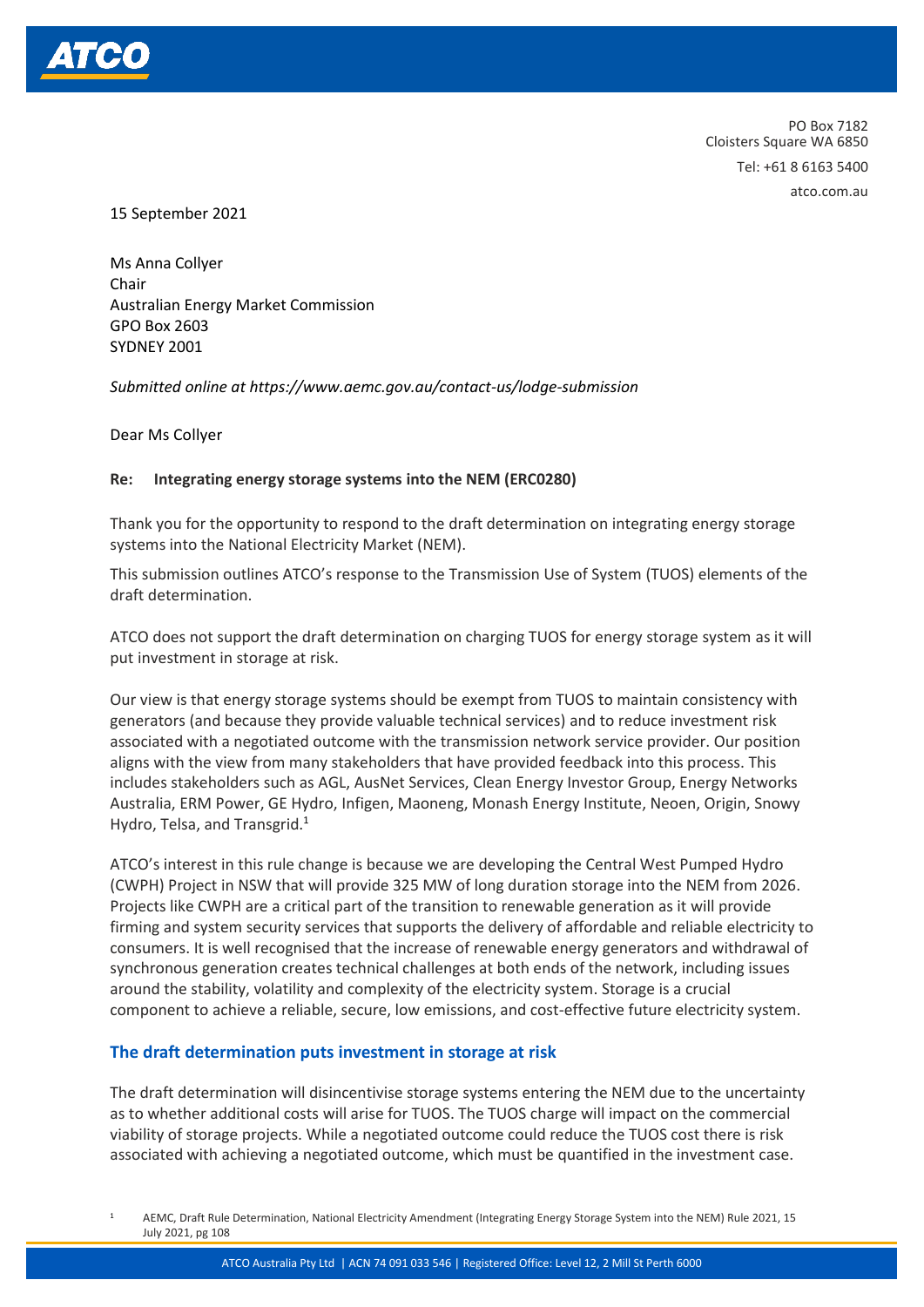Relying on a negotiated outcome with the transmission network service provider creates uncertainty that will detract from the case for investment in storage systems.

## **Storage should be exempt from network charges**

ATCO does not support the draft determination and instead considers that the storage should be exempt from network charges for the following reasons:

- **Storage impact on networks is comparable with a generator** Storage should be treated comparably to a generation asset and not pay TUOS charges. This is because whilst storage replenishes from the network and in that respect is similar to a load, it does not use that energy other than to dispatch it at a higher demand time to the market. Storage is most likely to charge when demand and prices are low and dispatch at times when demand and prices are high, therefore, when its services are most valued. This means that storage will not require additional shared network investment and so the marginal cost is demonstrably zero. In practice, it will be closer in its impact on the network and the market to a generator.
- **Technology agnostic to storage or generation** Applying TOUS to storage creates a perverse incentive to install generation technologies rather than storage. If the storage were replaced by say, a scheduled generation service such as coal or gas fired generation, there would be no TUOS charges although the required transmission capacity would be the same. Applying TOUS to storage creates a perverse incentive to either extend the life of inefficient and carbon intensive coal fired generation units or install less economically efficient, new gas fired generation rather than storage, both of which will delay achieving decarbonisation policy targets.
- **Enables economic efficiency solutions** Charging TUOS for storage is not economically efficient. Charging TUOS for storage is not technology neutral and provides alternate capacity firming competing options such as coal or gas fired generation with an unfair competitive advantage. Storage will play an increasing role in the development of the NEM. Economically efficient investment in storage is in the long term interests of consumers because it reduces the need for peak scheduled generation investment, reduces the cost of FCAS and other network ancillary services and avoids costly network investment.

Exempting storage from TUOS aligns with AEMO's original proposal and the Victorian Transmission 2022-27 pricing methodology that proposes not to charge energy storage systems for either supply (discharging) or consumption (charging), with some exceptions.<sup>2</sup>

## **A possible solution**

Our preference is that the AEMC exempt storage from TUOS.

However, should this not be achievable under the IRP framework, we support the view put to the AEMC during the recent consultation process that [the way that the application of TUOS to storage is framed is key to reducing investment risk in storage capacity in the NEM. This alternative is that] the default position should be that energy storage does not pay TUOS for a pre-defined level of network access (specifically outside of peak times that would otherwise drive network investment). Should the energy storage system seek to acquire additional rights, for example to alleviate congestion, then TUOS would be negotiated with the transmission network service provider based on what is in consumers long term interest rather than in their own self-interest. This change in the balance of power in the negotiation, significantly reduces investment risk and as a result assisting in the investment case for storage projects.

<sup>2</sup> https://www.aer.gov.au/networks-pipelines/determinations-access-arrangements/aemo-determination-2022-27/proposal